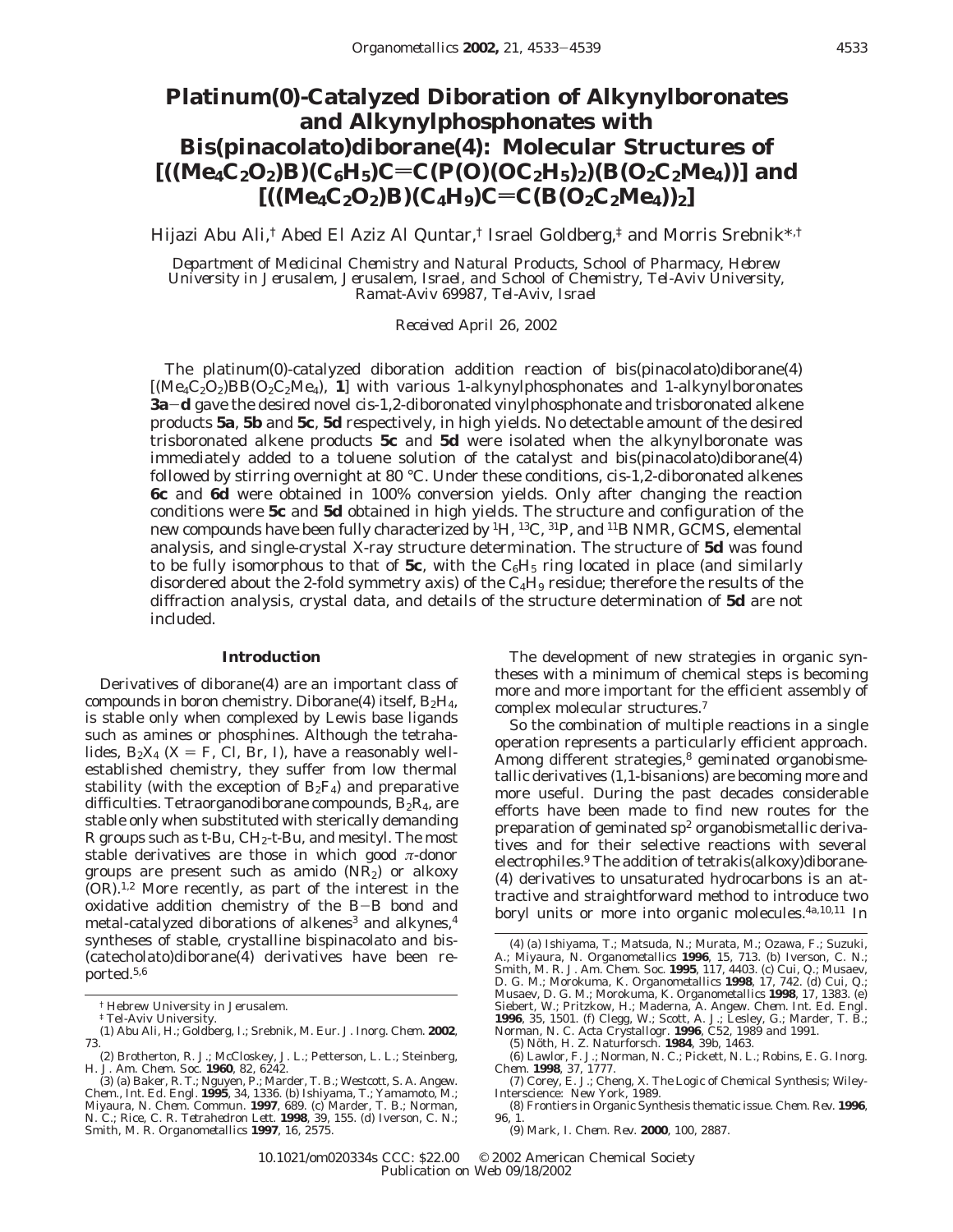

1993, Ishiyama et al. reported the first synthesis of isomerically pure *cis*-1,2-bis(boryl)alkenes via the platinum(0)-catalyzed addition of tetrakis(alkoxy)diborane- (4) compounds to alkynes.12a,b Organoboron compounds are among the most useful reagents in organic synthesis since the carbon-boron bond can be cleaved in different ways.<sup>11</sup> The combination of the chemistry of 1,1-bismetallic and 1,2-bismetallic compounds should open a way to many interesting synthetic transformations. One particularly useful common example is the Suzuki-Miyaura palladium-catalyzed cross-coupling reaction between aryl boronates or vinyl boronates for carboncarbon bond formation.12c This encouraged us to search for new approaches for the synthesis of novel trisboronated double-bond compounds and bisboronated vinyl phosphonates through diboration of 1-alkynylboronates and 1-alkynylphosphonates as described in Scheme 1.

The first 1-alkynylphosphonate was described in 1957,<sup>12d</sup> and the syntheses forming the basis of modern 1-alkynylphosphonates chemistry were elaborated in the 1960s. On the other hand, the chemistry of 1-alkynylboronates has been relatively little explored, apparently due to the lack of suitable synthetic methodology for the synthesis of these compounds.<sup>13</sup> The breakthrough came in 1983, when H. C. Brown reported a general synthesis of 1-alkynyldiisopropoxyboranes in high yield.<sup>14</sup> Later on, this strategy was used for the preparation of largescale 1-alkynylboronic ester compounds.15 While it is

- M. J.; Preis, S.; Jensen, E. V. *J. Am. Chem. Soc.* **1957**, *79*, 2608. (13) (a) Matteson, D. S.; Peacock, K. *J. Org. Chem.* **1963**, *28*, 364.
- (b) Woods, W. G.; Strong, P. L. *J. Organomet. Chem.* **1967,** *7,* 371. (14) Brown, H. C.; Cole, T. E. *Organometallics* **1983**, *2*, 1316.

known that diboron tetrahalides  $B_2X_4$  add across unsaturated substrates in the absence of a catalyst, $16$  the tetrakis(alkoxy)diborane(4) compounds fail to add to alkenes or alkynes under conventional reaction conditions.17,18 Thus, a metal catalyst is required to cleave the B-B bond, generally via oxidative addition, to form the intermediate metal bis(boryl) complex **2**, as described in detail in the proposed mechanism in Figure 1. Platinum complexes lead to different selectivities<sup>19a</sup> or enable processes that are not possible with other transition metal homogeneous catalysts. It is worth highlighting that platinum complexes have two key advantages as tools to investigate reaction mechanisms: 195Pt is an NMR active isotope, and consequently NMR spectroscopy is a powerful and useful tool for characterization. Second, many species that are transient intermediates for other metals were isolated and fully characterized for similar platinum complexes.<sup>4a</sup>

#### **Results and Discussion**

The diboration reaction of bis(pinacolato)diborane(4), **1**, with diethyl 1-hexynylphosphonate, **3a**, diethyl phenylethynyl phosphonate, **3b**, 1-hexynylpinacolatoborane, **3c**, and phenylethynylpinacolatoborane, **3d**, in the presence of a catalytic amount of  $Pt(PPh<sub>3</sub>)<sub>4</sub>$  (3 mol %) in toluene at 80 °C overnight gave the desired novel *cis*-

<sup>(10)</sup> Bluhm, M.; Maderna, A.; Pritzkow, H.; Bethke, S.; Gleiter, R.; Siebert, W. *Eur*. *J. Inorg. Chem.* **1999**, 1693.

<sup>(11) (</sup>a) Onak, T. *Organoborane Chemistry*; Academic Press: New York, 1975; p 38. (b) Colyle, T. D.; Ritter, J. J. *Advances in Organometallic Chemistry*; Academic Press: New York, 1972: Vol. 10, p 237. (c) Muetterties, E. L. *The Chemistry of Boron and its Compounds*; Wiley: New York, 1967; p 398.

<sup>(12) (</sup>a) Ishiyama, T.; Matsuda, N.; Miyaura, N.; Suzuki, A. *J. Am. Chem. Soc.* **1993**, *115*, 11018. (b) Thomas, R. LI; Souza, F. E. S.; Marder, T. B. *J. Chem. Soc. Dalton Trans*. **2001**, 1650. (c) Miyaura, N.; Suzuki, A. *Chem. Rev.* **1995**, *95*, 2457. (d) Jacobson, H. I.; Griffin,

<sup>(15)</sup> Brown, H. C.; Bhat, N. G.; Srebnik, M. *Tetrahedron Lett*. **1988**, *29*, 2631.

<sup>(16) (</sup>a) Massey, A. G. *Adv. Inorg. Chem. Radiochem*. **1983**, *26*, 1. (b) Morrison, J. A. *Chem. Rev.* **1991**, *91*, 35. (c) Ahmed, I.; Castillo, J.; Saulys, D. A.; Morrison, J. A. *Inorg. Chem.* **1992**, *31*, 706. (c) Ceron, B.; Finch, A.; Frey, J.; Kerrigan, J.; Parsons, T.; Urry, G.; Schlesinger,

H. I. *J. Am. Chem. Soc.* **1959**, *81*, 6368. (17) Lesley, G.; Marder, T. B.; Norman, N. C.; Rice, C. R. *Main*

*Group Chem. News* **1997**, *5*, 4. (18) Clegg, W.; Dai, C.; Lawlor, F. J.; Lesley, G.; Marder, T. B.; Nguyem, P.; Norman, N. C.; Pickett, N. L.; Rice, C. R.; Robins, E. G.; Scott, A. G.; Taylor, N. J. In *Advances in Boron Chemistry*; Siebert, W., Ed.; Royal Society of Chemistry: Cambridge, 1997; p 389.

<sup>(19) (</sup>a) Clarke, M. L. *Polyhedron* **2001**, *20*, 151. (b) The authors wish to acknowledge a reviewer's valuable explanation on the mechanism involved into the preequilibrium step (see text).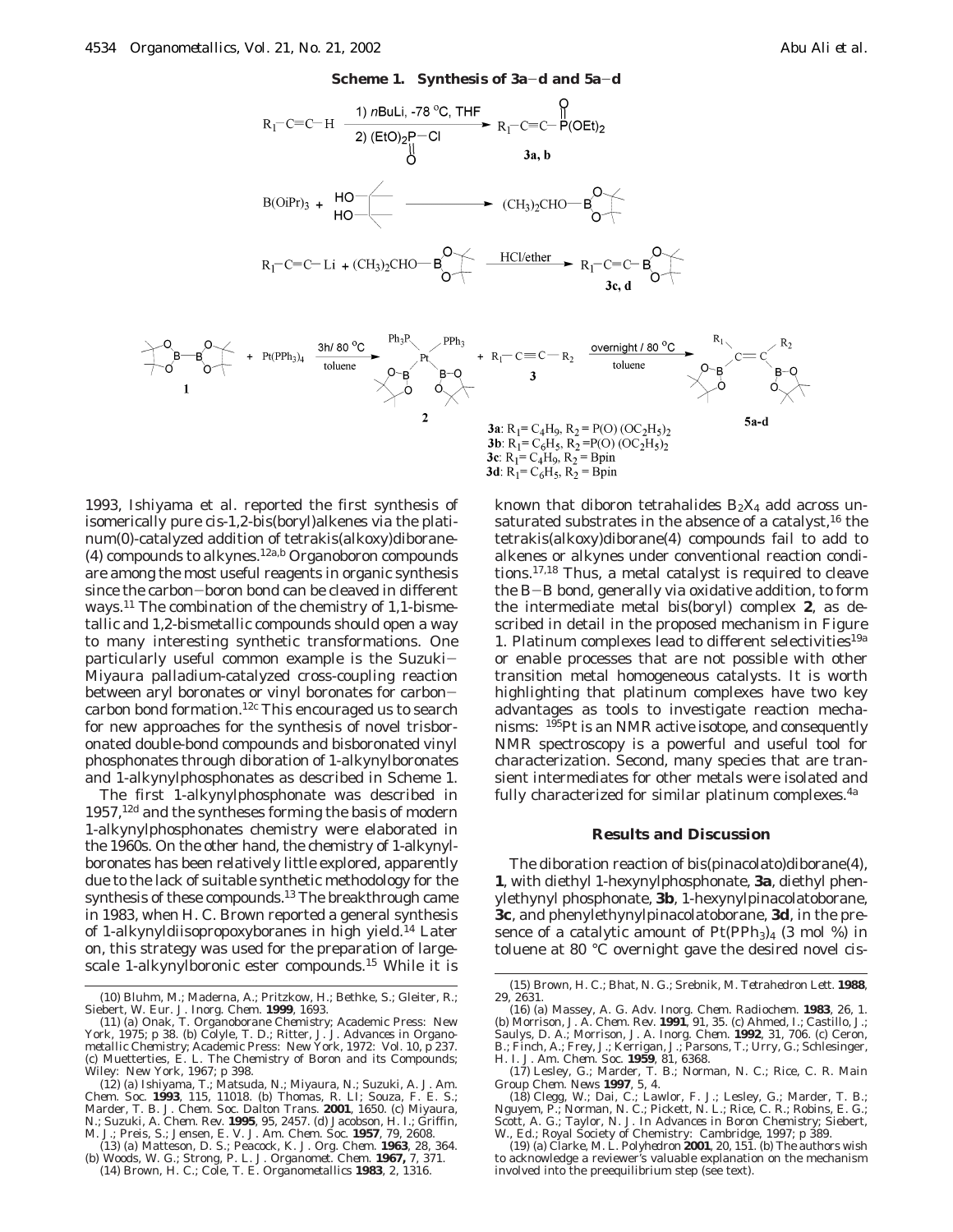

**Figure 1.** Suggested catalytic cycle for the di- and triboration reactions.

1,2-diboronated vinylphosphonate and trisboronated alkene addition products **5a**, **5b**, **5c**, and **5d**, respectively, in high yields (Scheme 2).

In general no detectable amount of addition product was observed without catalyst, but the reaction was efficiently catalyzed by Pt(PPh<sub>3</sub>)<sub>4</sub>. It is worth highlighting a very important finding that no detectable amount of the desired trisboronated alkene products **5c** and **5d** were indicated when the alkynylboronate was added directly to the reaction mixture of the catalyst and bis- (pinacolato)diborane(4) in dry toluene and stirred overnight at 80 °C, but the *cis*-1,2-diboronated alkenes **6c** and **6d** were obtained in 100% conversion yields. This may be due to the cleavage of the labile C-B bond, first leading to nonboronated alkyne, the latter eventually being diboronated to give *cis*-1,2-diboronated alkenes **6c** and **6d** (Scheme 3).

The apparent hydrodeboronation followed by deboronation when the B-B and Pt compounds are not preequilibrated may be due to either water or other such protic impurities since it is known that 1-alkynylboronates are very susceptible to cleavage by water. However, we have repeated this reaction on numerous occasions under anhydrous conditions and the results were always duplicated. Preequilibrium is necessary, otherwise the products of diboration of the alkyne are obtained. The same solvent was used in the preequilibration procedure. Preequilibration of  $Pt(PPh<sub>3</sub>)<sub>4</sub>$  + excess B-B would lead to  $(PPh_3)_2Pt(B)_2$ . If adventitious water were present,  $(PPh_3)_2Pt(B)_2$  would react with  $H_2O$ to give  $(PPh_3)_2PtH_2 + B-O-B$ .  $(PPh_3)_2PtH_2$  would lose  $H_2$  and with excess B-B give more (PPh<sub>3</sub>)<sub>2</sub>Pt(B)<sub>2</sub>, which, using PPh<sub>3</sub> and B-B, is in equilibrium with  $(PPh<sub>3</sub>)<sub>3</sub>Pt$ or  $(PPh_3)_4Pt + B-B$ , by the way, as well as with the  $(PPh_3)Pt(B)_2$  species. So, in effect, Pt can catalyze the hydrolysis of the B-B bond. There is no other source of H, and the preequilibration step just serves to dry the system before the 1-alkynylboronate is added.<sup>19b</sup>

The desired products **5a**, **5b**, **5c**, and **5d** were produced in 100% conversion yields and an isolated yields of 82%, 83%, 86%, and 87%, respectively, only after we changed the reaction conditions as follows: the catalyst and bis(pinacolato)diborane(4) in toluene were allowed to react for 3 h at 80 °C and then the 1-alkynylboronate dissolved in toluene was added, and the whole mixture was stirred overnight at 80 °C (Scheme 2). The reaction initially requires a Pt(0) complex, which we believe generates the active Pt(II) catalytic species. The reaction is apparently similar to other reactions catalyzed by transition metals involving oxidative addition of  $B-H$ ,<sup>20</sup> Si-Si,<sup>21</sup> Sn-Sn,<sup>22</sup> and Si-Sn<sup>23</sup> compounds to low-valent transiton metal complexes, the key step in the catalytic diboration,24 hydroboration,25 and addition of disi-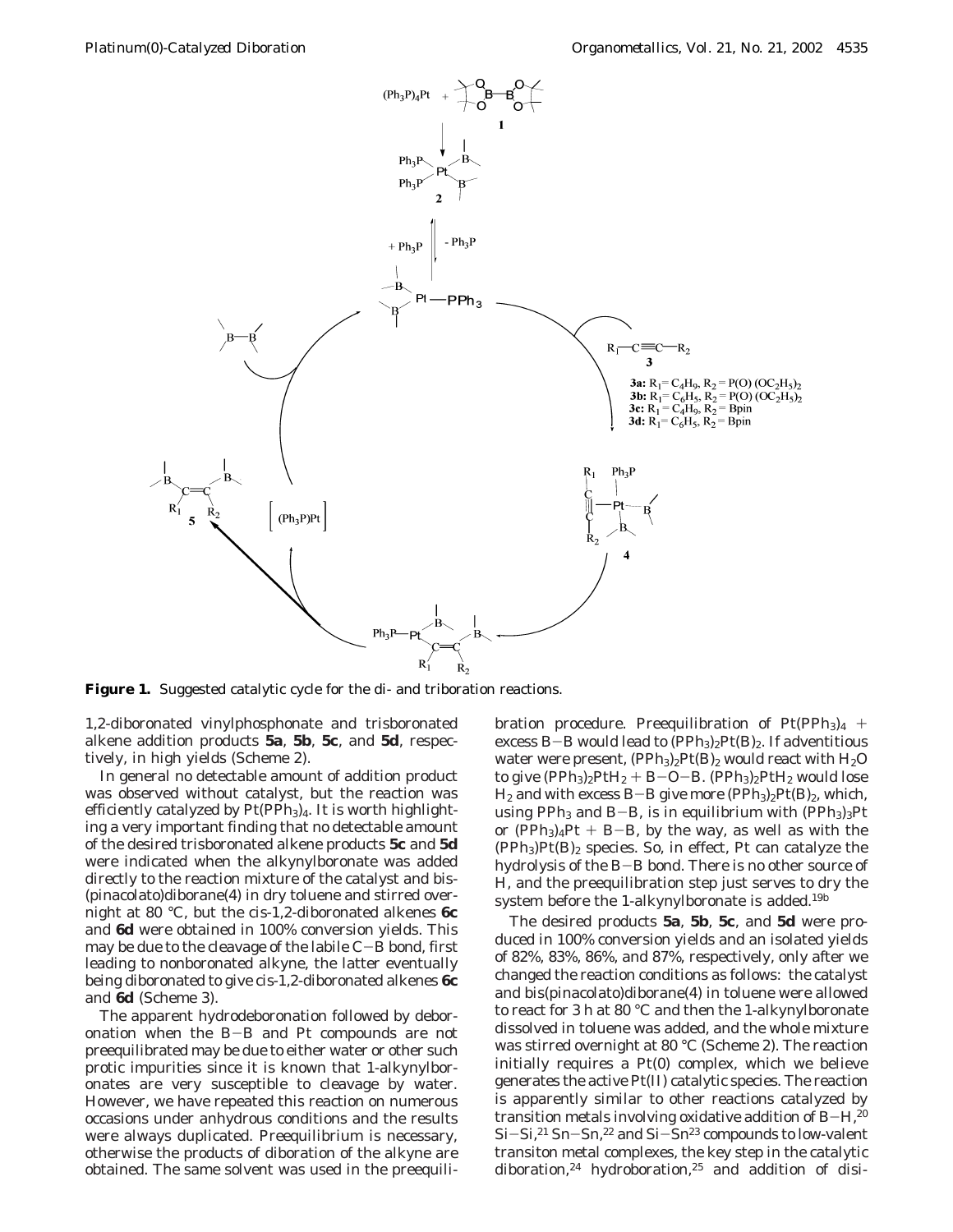**Scheme 2. Synthesis of Novel Trisboronated Double-Bond Compounds and Bisboronatedvinyl Phosphonates**



**Scheme 3. Diboration of 1-Alkynylboronate If All the Reactants Were Immediately Added Together**



lanes,<sup>26</sup> distannanes,<sup>27</sup> or silylstannanes<sup>28</sup> to alkenes<sup>28e</sup> and alkynes.12b

Extensive work have been done on the catalytic diboration addition to alkynes and alkenes.<sup>3,4,12a,24,29</sup>

Figure 1 illustrates a more detailed description of the suggested catalytic cycle in the present reaction and similar catalytic diboration of alkynes.<sup>4c,19a</sup> The mechanism may involve (a) rapid B-B bond activation by oxidative addition of **1** to the platinum(0) complex to form a bis(boryl) platinum(II) intermediate **2**; (b) the dissociation of a phosphine ligand and association of the alkyne to give the intermediate **4**, as it has been shown

that the addition of  $PPh_3$  or the presence of a more strongly bound bidentate phosphine ligand inhibits the reaction;24 (c) the probably rapid reductive elimination of the diboronated alkene product to give **5** and complete the reaction; and (d) the role of the phosphine in the later stages of the proposed catalytic cycle is not clear. Either the phosphine can add to the metal center in the final reductive elimination step or the mono(phosphine)

<sup>(20) (</sup>a) Westcott, S. A.; Marder, T. B.; Baker, R. T.; Calabrese, J. C. *Can. J. Chem*. **1993**, *71*, 930. (b) Westcott, S. A.; Taylor, N. J.; Marder, T. B.; Baker, R. T.; Jones, N. J.; Calabrese, J. C. *J. Chem. Soc.*, *Chem. Commun.* **1991**, 304. (c) Baker, R. T.; Ovenall, D. W.; Calabrese, J. C.; Westcott, S. A.; Taylor, N. J.; Williams, I. D.; Marder, T. B. *J. Am. Chem. Soc.* **1990**, *112*, 9399. (d) Knorr, J. R.; Merola, J. S. *Organometallics* **1990**, *9*, 3008. (e) Kono, H.; Ito, K.; Nagai, Y. *Chem. Lett*. **1975**, 1095. (f) Churchill, M. R.; Hackbarth, J. J.; Davison, A.; Traficante, D. D.; Wreford, S. S. *J. Am. Chem. Soc.* **1974**, *96*, 4041.

<sup>(21) (</sup>a) Yamashita, H.; Kobayashi, T. A.; Hayashi, T.; Tanaka, M. *Chem. Lett*. **1990**, 1447. (b) Eaborn, C.; Griffiths, R. W.; Pidcock, A. *J. Organomet. Chem.* **1982**, *225*, 331. (c) Glockling, F.; Houston, R. E. *J. Organomet. Chem.* **<sup>1973</sup>**, *<sup>50</sup>*, C31-C32. (d) Schmidt, G.; Balk, H. J. *Chem. Ber.* **1970**, *103*, 2240.

<sup>(22) (</sup>a) Weichmann, H*. J. Organomet. Chem.* **<sup>1982</sup>**, *<sup>238</sup>*, C49-C52. (b) Akhtar, M.; Clark, H. C. *J. Organomet. Chem.* **1970**, *22*, 233.

<sup>(23) (</sup>a) Murakami, M.; Yoshida, T.; Kawanami, S.; Ito, Y. *J. Am. Chem. Soc.* **1995**, *117*, 6408.

<sup>(24) (</sup>a) Lesley, G.; Nguyen, P.; Taylor, N. J.; Marder, T. B.; Scott, A. J.; Clegg, W.; Norman, N. C. *Organometallics* **1996**, *15*, 5137. (b) Iverson, C. N.; Smith, M. R. *Organometallics* **1996**, *15*, 5155.

<sup>(25) (</sup>a) Gridnev, I. D.; Miyaura, N.; Suzuki, A. *Organometallics* **1993**, *12*, 589. (b) Burgess, K.; Donk, W. A.; Westcott, S. A.; Marder, T. B.; Baker, R. T.; Calabrese, J. C. *J. Am. Chem. Soc.* **1992**, *114*, 9350. (c) Westcott, S. A.; Blom, H. B.; Marder, T. B.; Baker, R. T. *J. Am. Chem. Soc.* **1992**, *114*, 8863. (d) Evans, D. A.; Fu, G. C.; Anderson, B. A. *J. Am. Chem. Soc.* **1992**, *114*, 6679. (e) Satoh, M.; Nomoto, Y.; Miyaura, N.; Suzuki, A. *Tetrahedron Lett*. **1989**, *30*, 3789. (f) Hyashi, T.; Matsumoto, Y.; Ito, Y. *J. Am. Chem. Soc.* **1989**, *111*, 3426. (g) Wilczynsky, R.; Sneddon, L. G. *J. Am. Chem. Soc.* **1980**, *102*, 2857.

<sup>(26) (</sup>a) Ozawa, F.; Sugawara, M.; Hayashi, T. *Organometallics* **1994**, *13*, 3237. (b) Murakami, M.; Suginome, M.; Fujimoto, K.; Nakamura, H.; Anderson, P. G.; Ito, Y. *J. Am. Chem. Soc.* **1993**, *115*, 6487. (c) Ito, Y.; Suginome, M.; Murakami, M. *J. Org. Chem.* **1991**, *56*, 1948. (d) Watanabe, H.; Kobayashi, M.; Higuchi, K.; Nagia, Y. *J. Organomet. Chem.* **1980**, *186*, 51.

<sup>(27) (</sup>a) Michell, T. N.; Amamria, A.; Killing, H.; Rutschow, D. *J. Organomet. Chem.* **1986**, *304*, 257. (b) Killing, H.; Mitchell, T. N. *Organometallics* **1984**, *3*, 1318. (c) Mitchell, T. N.; Amamria, A.; Killing, H.; Rutschow, D. *J. Organomet. Chem.* **<sup>1983</sup>**, *<sup>241</sup>*, C45-C47. (28) (a) Murakami, M.; Amii, H.; Takizawa, N.; Ito, Y. *Organome-*

*tallics* **1993**, *12*, 4223. (b) Tsuji, Y.; Obora, Y. *J. Am. Chem. Soc.* **1991**, *113*, 9368. (c) Mitchell, T. N.; Wickenkamp, R.; Amamria, A.; Dicke, R.; Schneider, U. *J. Org. Chem.* **1987**, *52*, 4868. (d) Chenard, B. L.; Van Zyl, C. M. *J. Org. Chem.* **1986**, *51*, 3561. (e) Dai, C.; Robins, E. G.; Scott, A. J.; Clegg, W.; Yufit, D. S.; Howard.; J. A. K.; Marder, T. B. *Chem. Commun.* **1998**, 1983.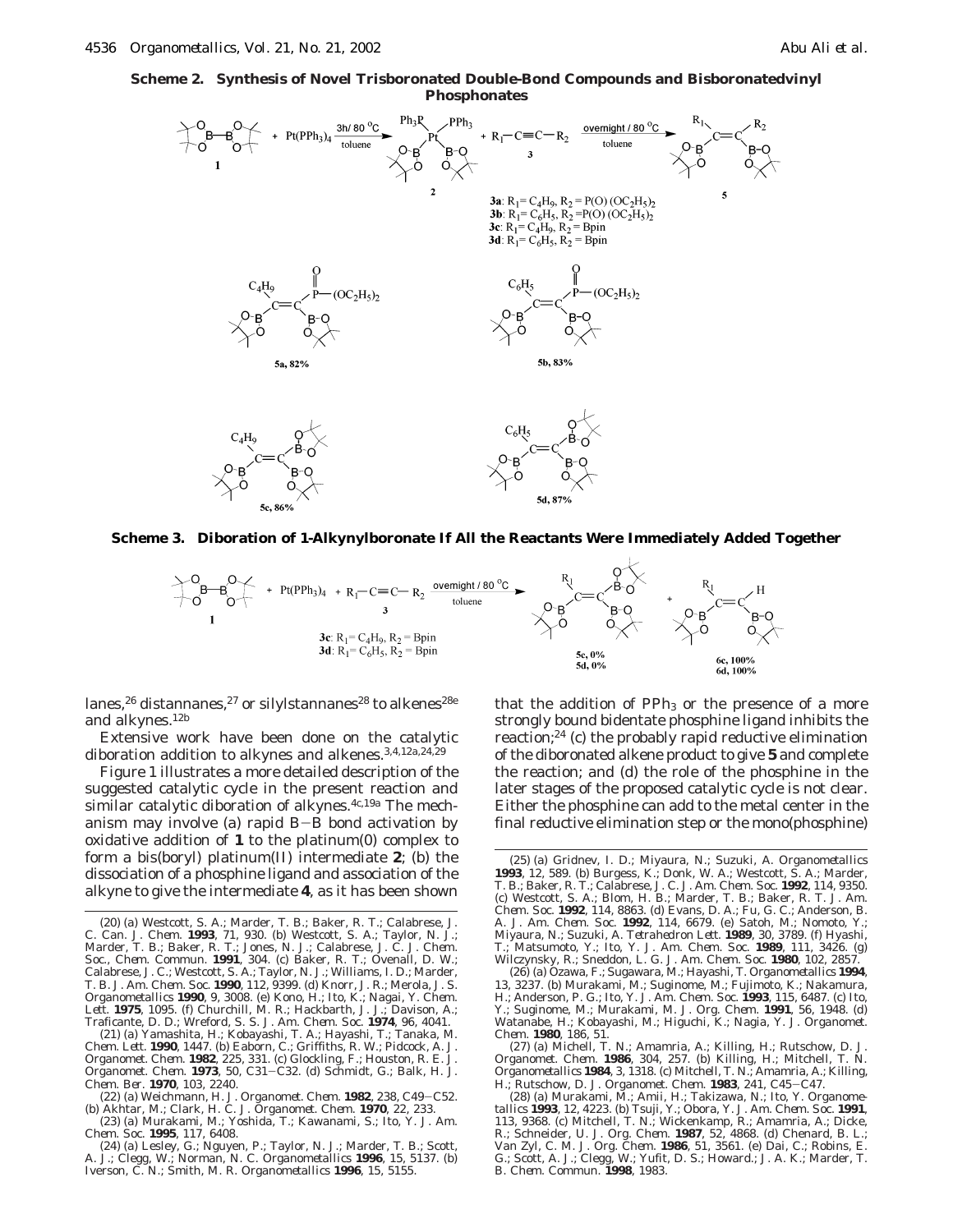species may add another 1 equiv of diborane and continue the catalytic cycle.

The structure of bis(pinacolato)diborane(4) platinum(II) intermediate **2** was confirmed by Ishiyama et al.,4a who obtained a single crystal of **2** suitable for X-ray analysis in an 82% yield by treatment of  $Pt(PPh<sub>3</sub>)<sub>4</sub>$  with 20 equiv of **1** in hexane at 80 °C for 2 h, followed by recrystallization from hexane/toluene. Lesley et al.24 also determined various molecular structures of bis- (boryl)diborane(4) platinum(II) intermediates, and they also show by means of 1H and 31P NMR studies that a mono(phosphine) species has not been detected, although they do indicate the presence of bis(phosphine) complex **2** through the course of the reaction. This may indicate that **2** is the catalyst resting state and that alkyne addition or insertion into the B-Pt bond may be rate determining (vide infra).

The structure and configuration of the new compounds have been fully characterized by 1H, 13C, 31P, and 11B NMR, GC/MS, elemental analysis, and singlecrystal X-ray structure determination. The compounds are all thermally and air stable in their solid state as well as in solution. An important finding worth mentioning is that the vinylphosphonate products **5a** and **5b** were not stable to silica gel column chromatography since they decomposed to pinacol and unidentified products. These two compounds were purified by multiple pentane extraction and recrystallization, as cited in detail in the Experimental Section. The solubility of the compounds in common organic solvents ranges from quite good (alkanes) to excellent (chloronated solvents, ethers, and aromatic solvents). The solubility of the triboronated compounds **5c** and **5d** in alkanes is lower than the diboronated similar alkenes, which in turn are lower than the monoboronated derivatives.<sup>30</sup> In the <sup>1</sup>H NMR spectra (CDCl3) of compounds **5a** and **5b** the pinacolato methyl resonances are observed as two singlets at 1.26 ppm (s, 12H) and 1.31 ppm (s, 12H) for **5a** and at 1.23 ppm (s, 12H) and 1.36 ppm (s, 12H) for **5b** as expected. From this work and similar previous reports<sup>24</sup> the downfield shifts at 1.31 and 1.36 ppm might be assigned for the methyl pinacolato boryl groups located *trans* to the phosphorus moiety, respectively. The pinacolato methyl resonances are observed as three singlets for the triboronated compounds **5c** and **5d** and are found at 1.23 (s, 12H), 1.24 (s, 12H), and 1.28 ppm (s, 12H) for **5c** and at 1.08 (s, 12H), 1.27 (s, 12H), and 1.30 ppm (s, 12H) for **5d**. The downfield shifts at 1.28 and 1.30 ppm for **5c** and **5d**, respectively, could be assigned for the methyl pinacolato boryl groups located on C(16), where an *n*-Bu or phenyl group is attached (see Figure 3). The pronounced upfield shift at 1.08 ppm for **5d** might be assigned to the boryl group *cis* to the phenyl group. The assignment of the 13C NMR spectra (CDCl<sub>3</sub>) is straightforward except for the  $C-C$ carbon atoms due to the quadrupole effect of the closely attached boron atoms. In the 1H and 13C NMR spectra the coupling constants are consistent with the assignments (see Experimental Section). In the <sup>31</sup>P NMR



**Figure 2.** Perspective view of the molecular structure of **5b**. For clarity, only the major conformation is shown. Ellipsoids represent thermal displacement parameters at the 40% probability level. Their relatively large amplitudes reflect on the structural disorder even at low temperature. Selected bond distances (Å) and angles and torsion angles (deg): B(1)-O(2) = 1.387(7), B(1)-O(3) = 1.397(7), B(1)- $C(19) = 1.583(6), B(10)-O(11) 1.350(6), B(1)-O(12) =$ 1.344(6), B(10)-C(20) = 1.578(6), C(19)-C(20) = 1.351(5),  $C(20)-P(27) = 1.796(4), P(27)-O(28) = 1.468(3), P(27)$  $O(29) = 1.574(4), P(27)-O(32) = 1.584(3); C(19)-C(20)$  $B(10) = 124.1(4), C(19) - C(20) - P(27) = 123.4(4), B(10) C(20)-P(27) = 112.5(3), O(11)-B(10)-C(20) = 124.1(4),$  $O(2)-B(1)-C(19) = 123.1(4); B(1)-C(19)-C(20)-B(10) =$ 3.0(6), B(1)-C(19)-C(20)-P(27) = 178.5(3).



**Figure 3.** Perspective view of the molecular structure of **5c**. Ellipsoids represent thermal displacement parameters at the 40% probability level. The molecules are located in the crystal on, and are orientationally disordered about, a 2-fold symmetry axis  $(1 - x, 1 - y, z)$ , which passes diagonally through B(10), center of C(15)=C(16) and the alkyl residue. This rotation axis relates atoms shown with the same labels. The elongated ellipsoids of B(1), O(2), and O(3) indicate additional unresolved disorder in the molecular plane of this fragment. Selected bond distances (Å) and angles and torsion angles (deg):  $B(1)-O(2) = 1.356$ - $(7), B(1) - O(3) = 1.346(6), B(10) - \tilde{O}(11) = 1.371(3), B(1) C(15) = 1.590(6), B(10) - C(15) = 1.578(6), C(15) - C(16) =$ 1.353(7); O(3)-B(1)-C(16) = 108.8(5), C(16)-C(15)-B(10)  $= 150.8(5), O(2)-B(1)-C(15) = 102.2(5), O(2)-B(1)-C(16)$  $= 138.4(4); B(1) - C(15) - C(16) - B(10) = 10.6(6), B(1) C(15)-C(16)-B(1) = 167.6(3).$ 

spectra (CDCl3) of compounds **5a** and **5b** the resonances are observed at 19.65 and 18.47 ppm, showing shifts of 24.77 and 23.59 downfield, respectively, compared to the 1-alkynylphosphonate starting materials. Only broad

<sup>(29) (</sup>a) Ishiyama, T.; Miyaura, N. *J. Organomet. Chem.* **2000**, *392*, 611. (b) Marder, T. B.; Norman, N. C. *Top. Catal.* **1998**, *63*, 5. (c) Cui, Q.; Musaev, D. G. M.; Morokuma, K. *Organometallics* **1997**, *16*, 1355.

<sup>(30) (</sup>a) Abu Ali, H.; Goldberg, I.; Srebnik, M. *Organometallics* **2001**, *20*, 3962. (b) Abu Ali, H.; Goldberg, I.; Kaufmann, D.; Burmeister, C.; Srebnik, M. *Organometallics* **2002**, *21*, 1870.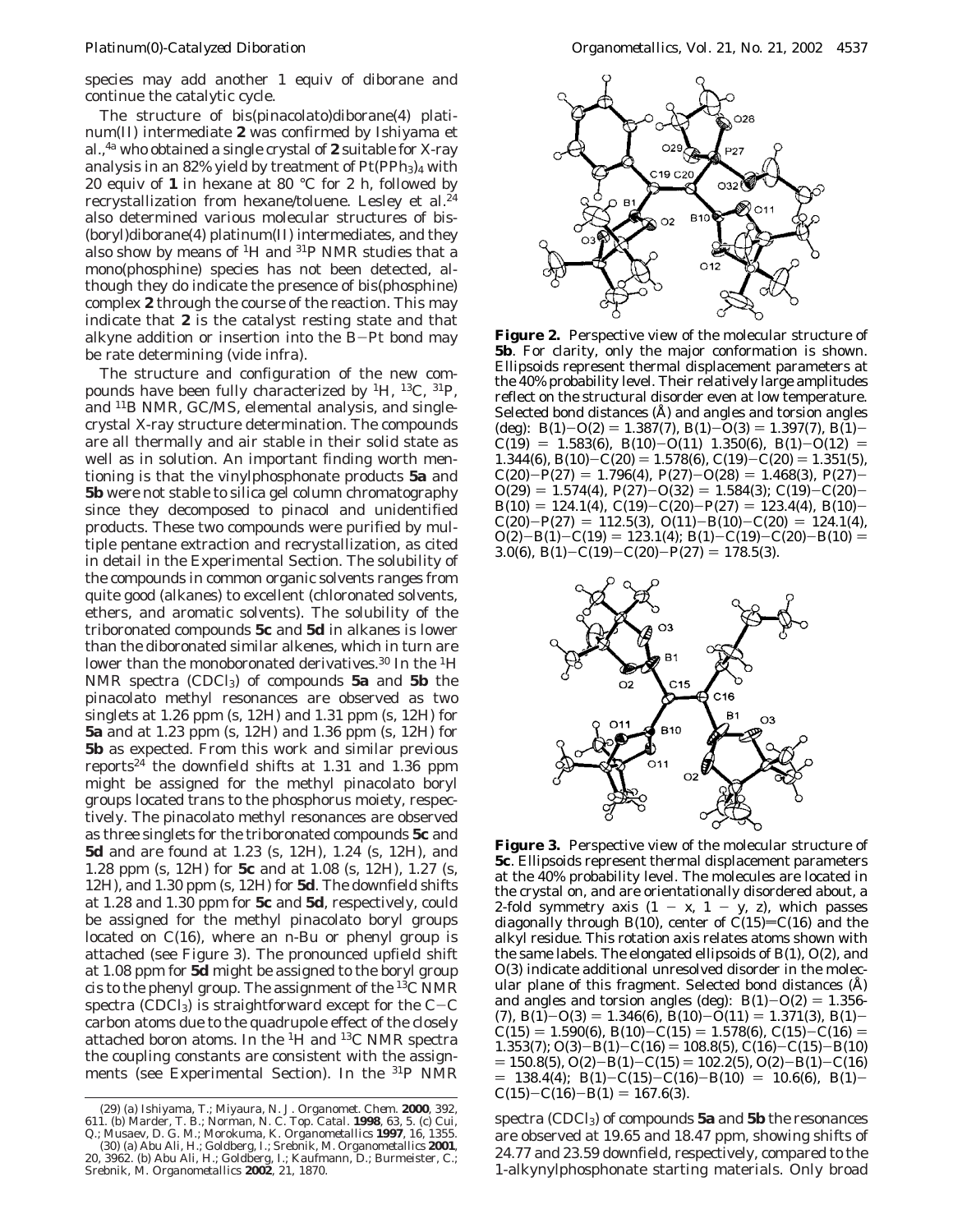**Table 1. Crystal Data and Structure Refinement for 5b and 5c**

|                                                   | 5 <b>b</b>                     | 5c                             |
|---------------------------------------------------|--------------------------------|--------------------------------|
| formula                                           | $C_{24}H_{39}B_2O_7P$          | $C_{24}H_{45}B_{3}O_{6}$       |
| fw                                                | 492.14                         | 462.03                         |
| habit                                             | prisms                         | prisms                         |
| color                                             | colorless                      | colorless                      |
| temp, K                                           | 110(2)                         | 110(2)                         |
| radiation                                         | Mo $K\alpha$                   | Mo K $\alpha$                  |
| cryst size, mm                                    | $0.35 \times 0.20 \times 0.10$ | $0.15 \times 0.15 \times 0.10$ |
| cryst syst                                        | orthorhombic                   | orthorhombic                   |
| space group                                       | $P2_12_12_1$                   | Aba2                           |
| a. Å                                              | 10.2840(2)                     | 12.4210(5)                     |
| b, Å                                              | 11.9170(2)                     | 12.6030(7)                     |
| c. Å                                              | 21.7700(5)                     | 17.9240(6)                     |
| $\alpha$ , deg                                    | 90.00                          | 90.00                          |
| $\beta$ , deg                                     | 90.00                          | 90.00                          |
| $\gamma$ , deg                                    | 90.00                          | 90.00                          |
| $V$ , $A^3$                                       | 2668.0(8)                      | 2806(4)                        |
| Z                                                 | 4                              | 4                              |
| $d_{\rm{calcd}}$ , g cm <sup>-3</sup>             | 1.225                          | 1.094                          |
| F(000)                                            | 1056                           | 1008                           |
| $\mu$ , mm <sup>-1</sup>                          | 0.143                          | 0.074                          |
| $2\theta$ range, deg                              | $3.90 - 55.8$                  | $7.26 - 55.74$                 |
| no. of unique reflns                              | 3572                           | 3107                           |
| restraints                                        | 0                              | 1                              |
| hkl limits                                        | 0.13/0.15/0.28                 | $-16,16/-16,16/$<br>$-22,22$   |
| no. of variables                                  | 404                            | 184                            |
| no. of reflns with $[I>2\sigma(I)]$               | 2653                           | 2129                           |
| final R indices <sup>a</sup> [ $I > 2\sigma(I)$ ] |                                |                                |
| R <sub>1</sub>                                    | 0.058                          | 0.062                          |
| WR2                                               | 0.141                          | 0.111                          |
| $ \Delta \rho $ , e $\rm \AA^{-3}$                | $\leq 0.478$                   | $\leq 0.003$                   |
| GOF                                               | 0.998                          | 1.081                          |

## $a \text{ R1} = \sum ||F_0| - |F_c||/\sum |F_0|$ . wR2 = { $\sum [w(F_0^2 - F_c^2)^2]/\sum [w(F_0^2)^2]$ }<sup>1/2</sup>.

singlets for **5a**, **5b**, **5c**, and **5d** were observed in the 11B NMR spectra due to the broad nature of the 11B NMR resonances and are comparable with those found in the literature for similar boronic acid ester derivatives.<sup>24,30</sup> Mass spectra for **5a** and **5b** show molecular ion (M -  $2C_2H_5$ <sup>+</sup> peaks, respectively, at *m/e* values of 414 and 434 mass units, while **5c** shows a molecular ion (M -  $CH_3$ <sup>+</sup> peak at an *m*/*e* value of 447 mass units and 5**d** shows a molecular ion  $(M - 4CH_3)^+$  peak at an  $m/e$ value of 422 mass units. The most abundant ion was different from one compound to another, but a prominent fragment at  $(M - 100)^+$  was pronounced.

**Crystallography.** The molecular structures of **5b** and **5c** were determined by single-crystal X-ray diffraction. The results of the diffraction analysis, crystal data, and details of the structure determination are shown in Figures 2 and 3, and the data are summarized in Table 1. The two pinacol rings and one of the O-ethyl residues in **5b** reveal severe conformational disorder in the loosely packed crystal even at the low temperature. They were represented in the crystallographic refinement by a two-site model with correspondingly constrained occupancies. In the crystal of **5c**, the molecules are positioned on, and disordered about, symmetry axes of 2-fold rotation (parallel to *c*). The symmetry axis crosses the central  $C=C$  bond, one of the pinacol rings, and the aliphatic residue aligned *trans* to it. The rotational disorder also persists when the crystal structure was assigned lower monoclinic or triclinic symmetry, indicating that it is a genuine phenomenon (due to an approximate square shape of the molecule) not artificially imposed by the choice of the higher orthorhombic mm2-type space symmetry. The structure of **5d**

was found to be fully isomorphous to that of **5c**, with the  $C_6H_5$  ring located in place (and similarly disordered about the 2-fold symmetry axis) of the  $C_4H_9$  residue; therefore the results of the diffraction analysis, crystal data, and details of the structure determination of **5d** are not included.

#### **Experimental Section**

**General Comments.** All reactions were carried out under a nitrogen atmosphere using vacuum line and glovebox techniques. Solvents were purified by distillation from appropriate drying agents under a nitrogen atmosphere. Starting materials were purchased from commercial suppliers and used without further purification. 1H and 13C NMR spectra were recorded in CDCl<sub>3</sub> solution with a Varian Unity spectrometer (300 or 75 MHz) using Me<sub>4</sub>Si as an internal standard. <sup>11</sup>B NMR spectra were also recorded in  $CDCl<sub>3</sub>$  solution with a Varian Unity spectrometer (96 MHz) using  $BF_3$ ·OEt<sub>2</sub> as an external standard.  $31P$  NMR spectra were recorded in CDCl<sub>3</sub> solution with a Varian Unity spectrometer (121 MHz) using  $85\%$  H<sub>3</sub>-PO4 as an external standard. GC/MS analyses were performed on an HP GC/MS instrument (Model GCD PLUS), with an EI detector and 30 m methyl silicone column.

**Diboron Reagent.** Bis(pinacolato)diborane(4) was prepared from tetrakis(pyrrolidino)diborane(4) by Wurtz coupling of bis(pyrrolidino)bromoborane and then obtained by solvolysis of tetrakis(pyrrolidino)diborane(4) with 2 equiv of pinacol in benzene solution at room temperature.<sup>1</sup>

**1-Alkynylboronates.** Borylation reaction of pinacol with triisopropylborate gave 2-isopropyloxy-4,4,5,5-tetramethyl-1,3,2-dioxaborolane.<sup>31</sup> This borate ester reacted with 1-alkynyllithium to produce, after treatment with anhydrous hydrogen chloride, the corresponding 1-alkynylpinacolatoborane.

**General Procedure for the Preparation of 1-Alkynylboronates.** *n*-BuLi (31.3 mL, 1.6 M solution in hexane, 50 mmol) was added slowly to a stirred solution of 1-alkyne (50.1 mmol) dissolved in diethyl ether (50 mL) at  $-78$  °C. Using a douple-ended needle the whole mixture was then slowly added to 2-isopropyloxy-4,4,5,5-tetramethyl-1,3,2-dioxaborolane (9.3 g, 50 mmol) in diethyl ether (50 mL) at  $-78$  °C. The reaction was maintained at the same temperature for 2 h, and then the mixture was stirred overnight at room temperature. Anhydrous hydrogen chloride (20 mL, 3 M solution in ether, 60 mmol) was then added at  $-50$  °C to the reaction mixture, and the solution was allowed to warm to room temperature. The mixture was filtered under a nitrogen atmosphere to remove the undesired solids. The volatiles were removed from the clear solution under vacuum, and the residue was distilled under vacuum to give the product as a pure oily liquid.

**1-Alkynylphosphonates.** 1-Alkynylphosphonates were prepared from the corresponding alkynes and diethylchlorophosphonate according to literature procedure as follows: Alkynes were metalated with *n*-BuLi in THF solution at low temperature, and the resultant lithium acetylides were treated with diethylchlorophosphonate at the same temperature. This procedure minimizes side reactions and provides high and reproducible yields of diethyl 1-alkynyl phosphonates.<sup>32</sup>

**General Procedure for Diboration of Alkynylboronates and Alkynylphosphonates with Bis(pinacolato) diborane(4).** A dry nitrogen flushed 50 mL flask equipped with a magnetic stirring bar was charged with  $Pt(PPh<sub>3</sub>)<sub>4</sub>$  (74.7) mg, 0.06 mmol) and bis(pinacolato)diborane(4) (508 mg, 2 mmol); 15 mL of toluene was then added to the mixture. After the mixture was stirred for 3 h at 80 °C the alkyne (1.9 mmol) dissolved in 10 mL of toluene was then added. The mixture

<sup>(31)</sup> Andersen, M. W.; Heldebrandt, B. Köster, G.; Hoffmann, R. W. *Chem. Ber.* **1989**, *122*, 1777.

<sup>(32)</sup> Iorga, B.; Eymery, F.; Carmichael, D.; Saviganc, P. *Eur*. *J. Org. Chem.* **2000**, 3103.